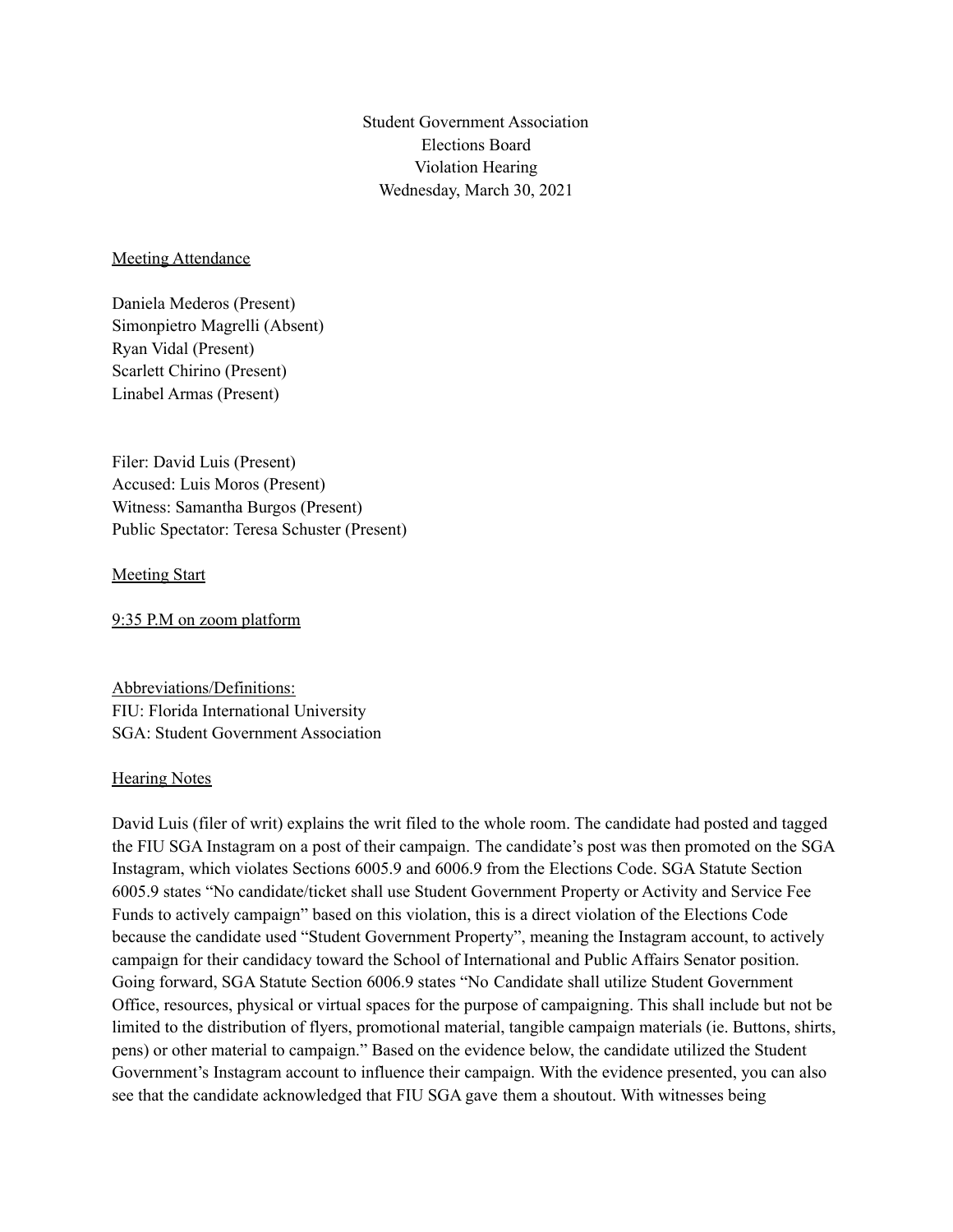presented, you will be able to tell that the candidate acted contrary to Student Government Governing Documents, directed someone to violate the Student Government Governing Documents, and acknowledged the post, while not trying to stop a violation from occurring.

Samantha Burgos: witness testifies on David's behalf. Testifies to the fact that the accused Luis Moros was blocked on the FIU SGA instagram and that there was a previous social media head that resigned after they had posted the accused Louis Moros campaign flyer.

Luis Moros: Stated that he was unaware that FIU SGA instagram would repost his flyer and reposted it because he did not believe he was violating any sections of the elections code.

Questions for David Luis:

Lina Armas: If David was ever reposted on the SGA instagram: David said not in terms of campaigning but he has been in the past because of his active role in SGA currently.

Ryan Vidal: If he has any influence of what gets posted on the FIU SGA instagram): David stated that he has no influence on what the FIU SGA instagram account posts.

Questions for Luis Moros:

Lina Armas: (Any evidence of Fiu sga instagram blocking him): Luis responded that he did not have any evidence.

Ryan Vidal: (If he had read the elections code) Luis responded yes.

Scarlett Chirino: (Are you aware of the elections code and have you looked through them) Luis responded yes.

Final Questions: Ryan Vidal (Asked to show evidence of violation) David Luis proceeds to screen share the posts that he mentioned in his original writ.

Closing Statement: David Luis - "As we have seen throughout this whole elections period we can tell that this is a clear violation of the elections code. There is nothing within the elections code that allows for no penalty against a candidate for not knowing, after they have accepted they have read through all the statutes and have acknowledged the statutes as well. The candidate has violated two very serious sections of the elections code those being 6005.9 and 6006.9 both of those go into what happened within this occurrence. With the witnesses being presented you are also able to tell that the candidate did act contrary to student government governing documents, directed someone to violate the student government governing document through tagging the FIU SGA account and they also acknowledged the post without trying to stop a violation from occurring. Thank you."

Closing Statements: Luis Moros - "As I stated before it was never my intention to commit to break the rules or violate the constitution and the elections ethics code of SGA. It was never my intention and I was not planning to do so. It was not a regular account that reposted me it was FIU SGA account, it is an official account. And by doing so I thought that I was doing the right thing, that this was permitted and allowed because they reposted, which is an affirmation that what I was doing was right. And as Daniela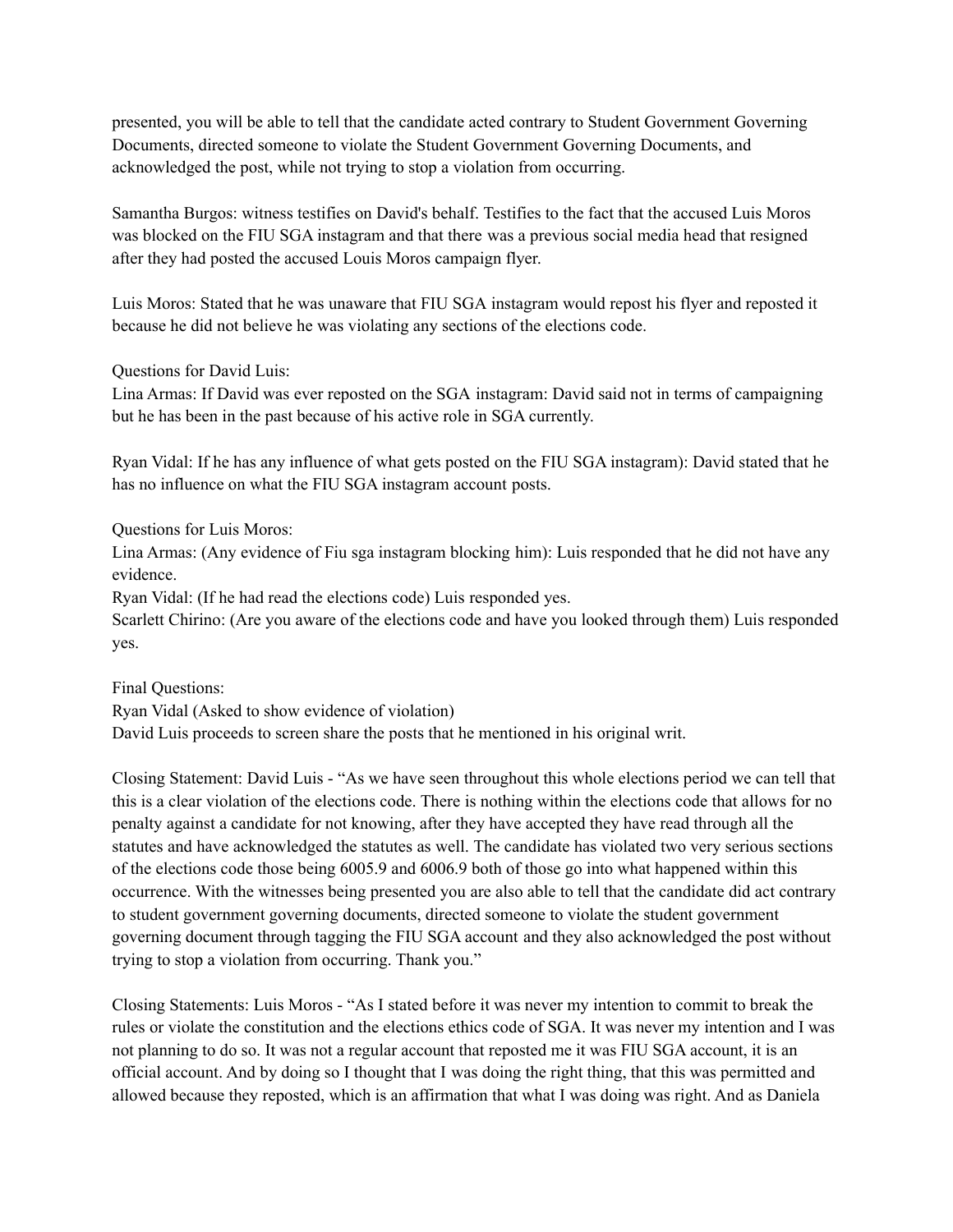has mentioned before, right now, two hours ago, I had two videos I wanted to post and asked, 'oh can I repost this?', 'can I post this', 'can this go on my personal platform'. Because like I said every single post that is on my instagram and on my platform has been approved and has been confirmed by the FIU elections commissioner. It was never my intention to do so and I consider on my behalf it is a negligence of SGA to block me without letting me know what is going on. And that is something that really bothers me because I was not expecting that. I am an FIU student and I deserve to know what is going on. That you did this and this and this and that is why you are blocked. That is why we have to do this but I was never informed about the block I figured out about a week later. I just figured out everything with this call, with this zoom meeting and this is really unexpected.

## Deliberation:

Members of the Elections board are deliberating in terms of each of the sections of the code that may have been violated. The topic of whether the SGA Instagram was property of Student Government arose and the elections board decided it was. It was also deliberated if the accused Luis Moros did this with bad intentions but it was concluded by that board that it was not. As for clarification, Elections Commissioner Daniela Mederos looked through previous messages with Luis Moros to confirm if he had ever mentioned tagging the FIU SGA Instagram in any of the posts. After looking it was found that Luis had never stated to the elections commissioner that he would tag the FIU SGA Instagram. After deliberation it was motioned to move into voting.

VOTE FOR VIOLATION OF SECTION 6005.9 OF ELECTIONS CODE: Lina: YES Scarlett: YES Ryan: YES Daniela: YES

VOTE FOR VIOLATION SECTION 6006.9 OF ELECTIONS CODE:

Lina: YES Scarlett: YES Ryan: YES Daniela: YES

VOTE FOR VIOLATION TIER Lina: tier 3 Scarlett: tier 3 Ryan: tier 3 Daniela: tier 3

VOTE FOR SANCTION

Lina: 48 hours Scarlett: 48 hours Ryan: 48 hours Daniela: 48 hours